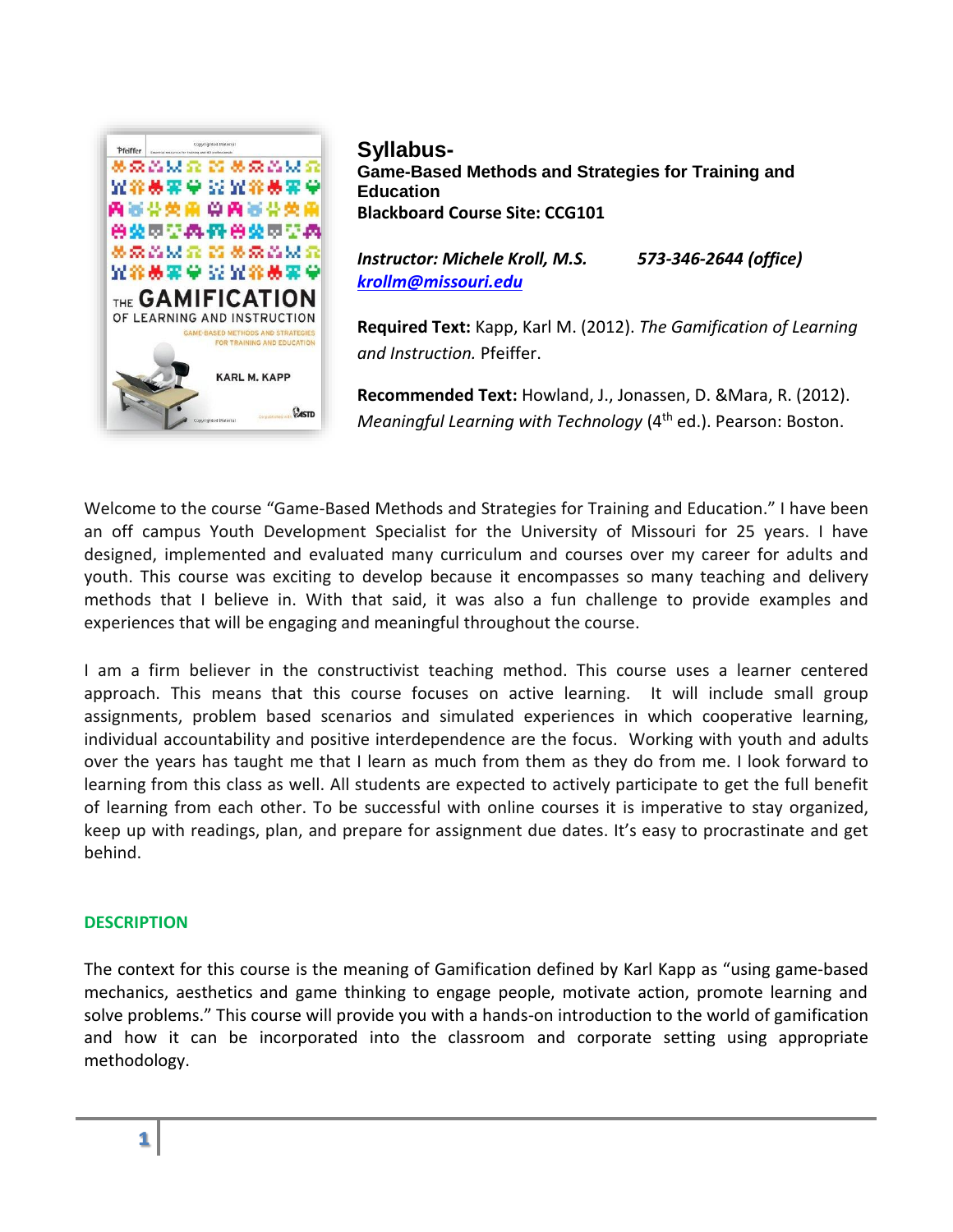The major goal for this course is not for you to become an expert game designer. It is to help you become informed about the current research and trends to be successful at game-based thinking and mechanics to provide meaningful learning experiences. It's a teaching tool for your toolbox. Gamification is not the answer for every learning design environment and shouldn't be used as a catch all. There is a system and structure to gamification that will help your students and/or clients achieve the learning goals you have set. Gamification has many supporters and just as many people opposed for various reasons that we will be looking at.

# **There are two forms of gamification students will experience in this course: (explained in LU1-Kapp Video)**

- Structural gamification- Learners will play the role of a "classroom student" in a game called "Classcraft." Classcraft was developed by Sean Young, a high school physics teacher to engage his students and promote teamwork, collaboration, class management and grade improvement. This is an example of structural gamification because the course content isn't being changed.
- $\div$  Content gamification-Learners will be divided into small teams to develop a final project that is a meaningful learning experience where the subject matter content is changed/altered and game mechanics are added to provide a meaningful learning experience.

#### **Useful Resources from Karl Kapp:**

- o Kapp Notes Blog: [www.kaplaneduneering.com/kappnotes/](http://www.kaplaneduneering.com/kappnotes/)
- o Survival Master[: http://gaming2learn.org/](http://gaming2learn.org/)
- o Karl Kapp Website:<http://karlkapp.com/>

### **LEARNING GOALS**

- $\triangleright$  The definition of gamification
- $\triangleright$  Concepts and characteristics of gamification
- $\triangleright$  Research and theories behind gamification for learning and instruction
- $\triangleright$  Matching instructional content with game mechanics
- $\triangleright$  Applying gamification to design and development of instructional content
- $\triangleright$  Applying and assessing a framework for developing games that teach higher order thinking skills

# **Course Organization:**

All course materials will be offered through Blackboard CourseSites (a learning management system") or provided online links. There are eight learning units (called Levels) in the course that correspond with each week's readings, discussions, exploration activities and assignments.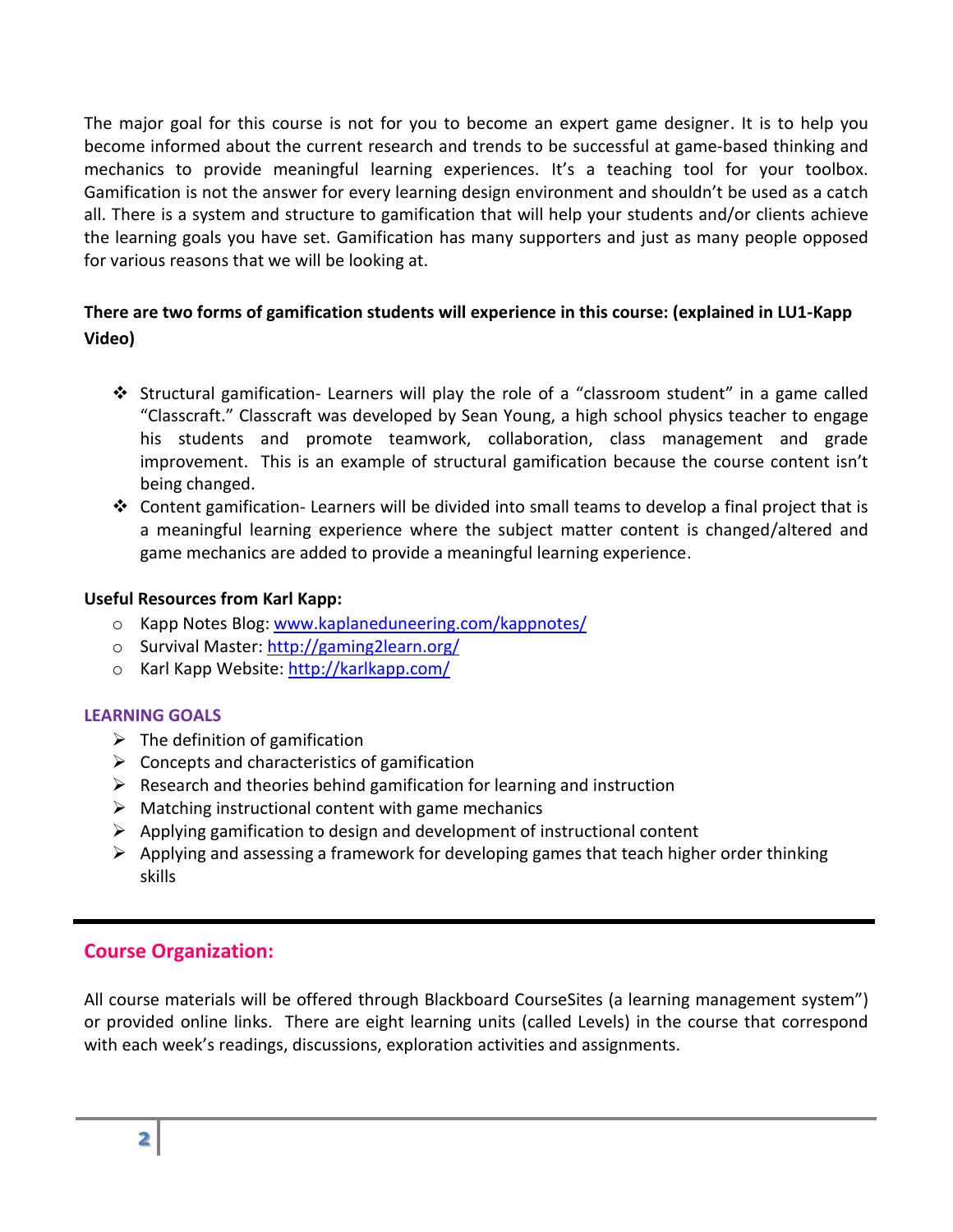Although the course site and reading texts will provide you with the needed learning materials, online courses demand planning, and self-motivation to keep up and not get left behind. Although we do not meet face to face, the course is structured to help students build a meaningful learning environment that is engaging and constructive.

#### **Basic skills needed:**

- Ability to access the Internet both for the course web site, resource material and assignments.
- Working knowledge of terms such as file, folder, download, select, copy/move, right-click, etc.
- Working knowledge of Microsoft Word and PowerPoint.
- Working knowledge of Google Docs or other collaborative work space.
- Ability to download and view PDF files from the course web site.
- Blackboard CourseSites performs better in Google Chrome or Firefox browsers. If using Internet Explorer is must be at least version 8.

**Announcements Link:** Contains important information and updates. You should also receive announcements as an email through Blackboard.

**Syllabus and Schedule Links:** The syllabus and course schedule are kept here. The schedule is a comprehensive calendar listing for readings, assignments, exploration activities and discussion forum questions.

# **Communication:**

In this course we will mainly communicate using three different methods.

- $\circ$  Discussion Forums- The discussion forum is a group communication tool for learners to ask questions about the course or to comment and share ideas. The Instructor and participants can reply to individual messages or threads.
- $\circ$  Email- Use the email link to email other classmates as well as the instructor. To contact the instructor, use the "Contact Instructor" email link.
- $\circ$  Announcements- This link is used by the instructor to give learners course updates. It's very important to read all announcements in a timely manner.

# **Learning Units**:

This course is divided into eight "levels." There will be an overview for each unit. Course readings, activities and assignments will be outlined in detail under the learning unit's link. Assignment instructions and due dates will be included in each overview.

o Whenever possible complete assignments so that it is useful to your current work setting.

# **Classcraft:**

The Classcraft simulation instructions, guidebook and all game information will be kept in this link.

**Assignments:** This is where all course assignments should be submitted.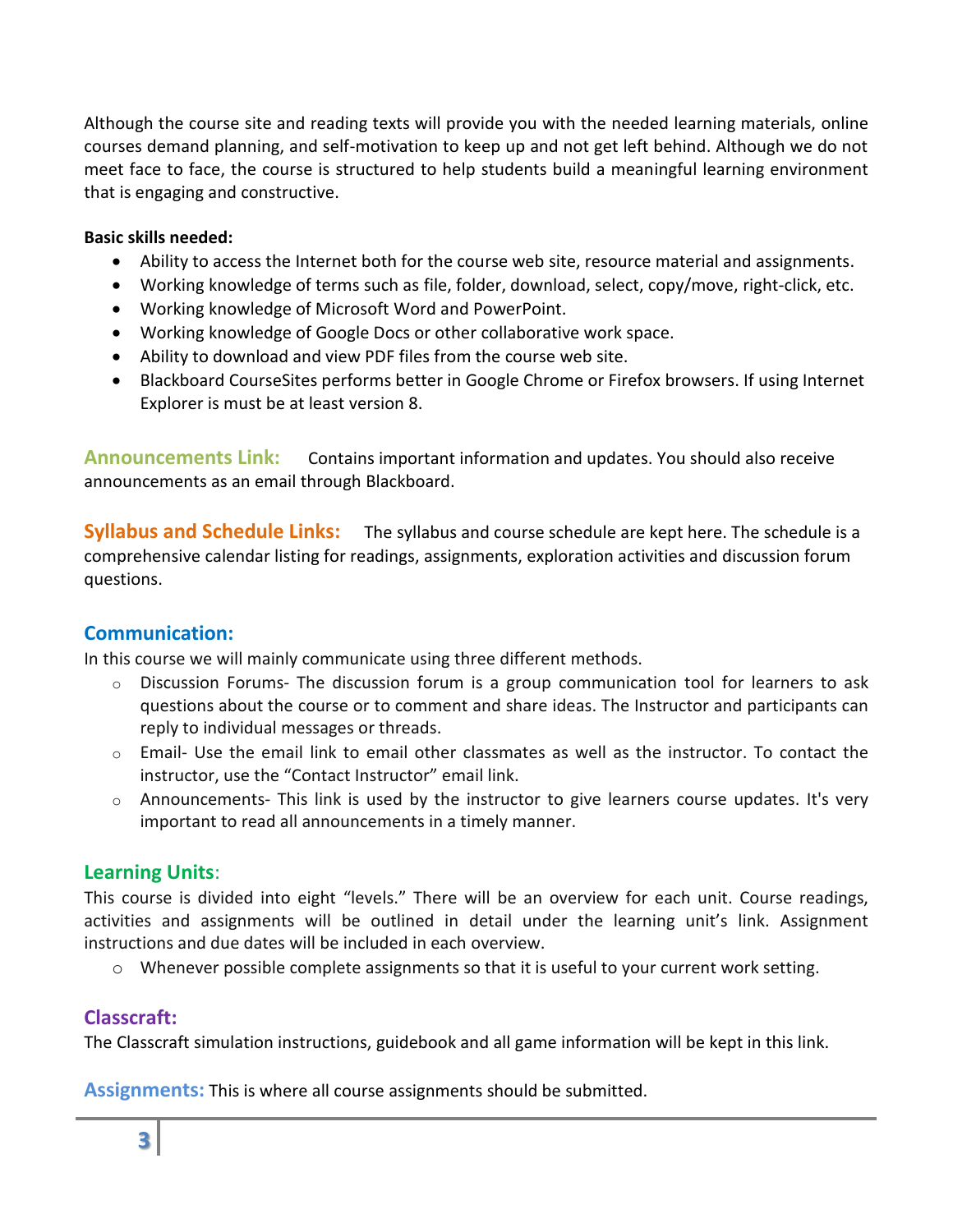**My Grades:** Check this link to review graded assignments.

**Tools:** Blackboard course tools.

**Help**: Blackboard course site help.

# **Successful Course Completion Hints:**

To be successful there are several things you can do.

- o Read the course syllabus thoroughly
- o Print the course schedule to keep track of when assignments are due
- o Regularly access the course site
- o Keep up with course announcements
- o Use the discussion board and check it often
- $\circ$  Print the learning unit outlines to refer back to when completing and submitting assignments
- o Be an active learner and communicate in a professional dialogue with classmates and instructor
- o Ask questions if you don't understand something. We are here to learn!
- o Manage your time effectively so that you aren't procrastinating at the last minute

### **Course Grading:**

90-100 A 80-89 B 70-79 C 69 and below F-Fail

# **Assessment Criteria:**

| Discussion Forum- (5 pts. each)  | 30 pts. |
|----------------------------------|---------|
| <b>Avatar Introduction</b>       | 5 pts.  |
| <b>Webinar Assignment</b>        | 20 pts. |
| <b>WebQuest Assignment</b>       | 50 pts. |
| <b>Final Small Group Project</b> | 50 pts. |
| <b>Classcraft Assessment</b>     | 20 pts. |
| Final Project Assessment         | 25 pts  |
|                                  |         |

**Total 200 pts.**